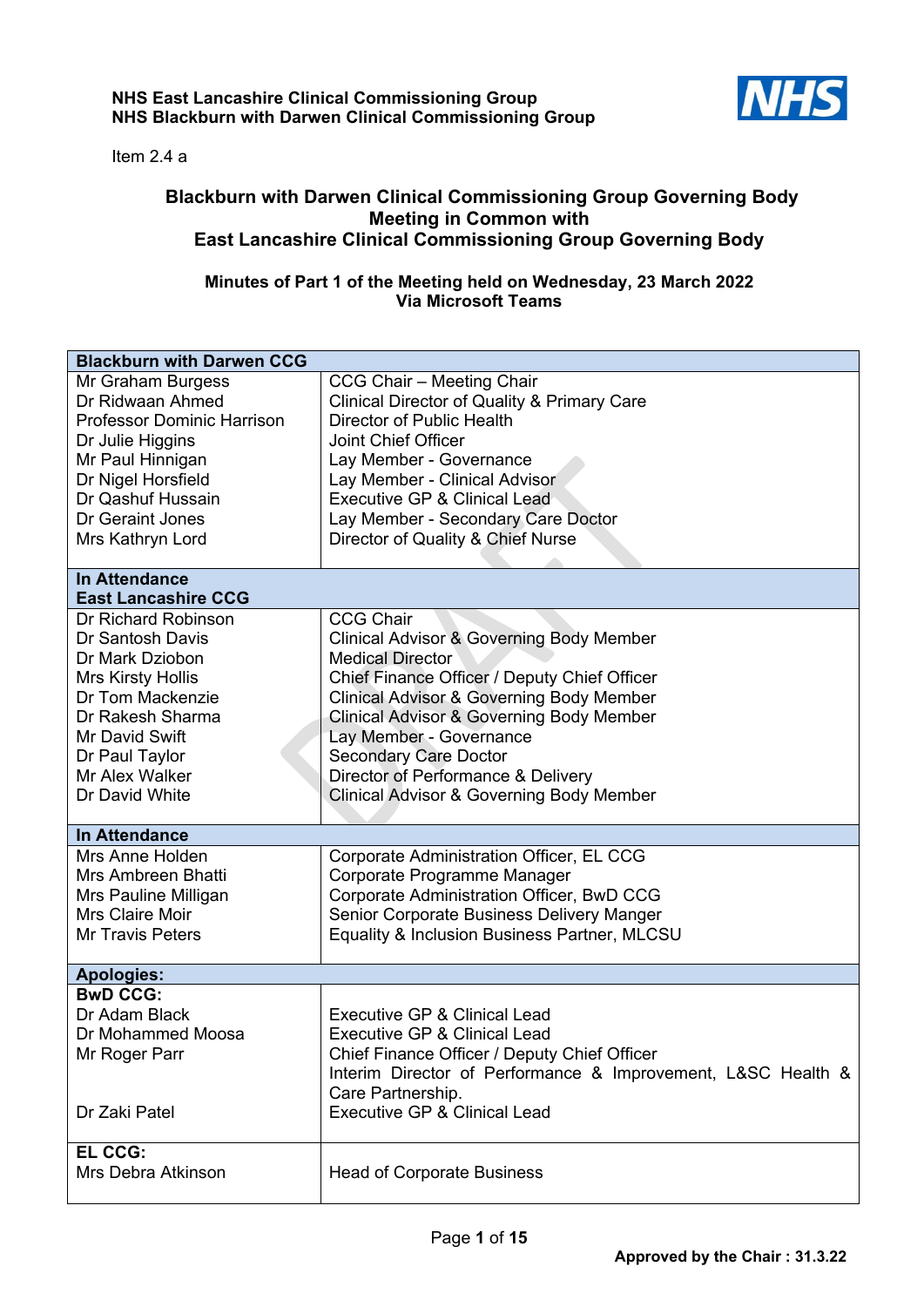| Min<br>Ref: |                                                                                                                                                                                                                                                                                                                                                                                                                                                                                             | <b>ACTION</b> |
|-------------|---------------------------------------------------------------------------------------------------------------------------------------------------------------------------------------------------------------------------------------------------------------------------------------------------------------------------------------------------------------------------------------------------------------------------------------------------------------------------------------------|---------------|
| 22:017      | <b>Welcome &amp; Introductions</b>                                                                                                                                                                                                                                                                                                                                                                                                                                                          |               |
|             | Dr Richard Robinson, Chair of East Lancashire CCG and meeting Chair<br>welcomed all present.                                                                                                                                                                                                                                                                                                                                                                                                |               |
|             | He referred to the many things currently affecting everyone, particularly the<br>conflict in Ukraine, the pressures across the system, the increasing petrol costs<br>and the rising cost of living.                                                                                                                                                                                                                                                                                        |               |
|             | He also highlighted increasing concern regarding the bed occupancy levels of<br>acute hospitals with covid patients, and pressures on ambulances and hand<br>over time were at a degree that has not been seen before. He asked everyone<br>to be mindful of this when looking at the figures and do what we can to support<br>the current position.                                                                                                                                        |               |
|             | Dr White referred to NWAS hand over delays and hospital flow, highlighting the<br>need to be mindful of interdependencies and the pressure on the Ambulance<br>Service when referring into the 2 hour UCR and other parts of the system.                                                                                                                                                                                                                                                    |               |
|             | The Chair confirmed that members of the public joining the meeting were<br>attending as observers and written conversation in the meeting chat were<br>reserved for Governing Body members.                                                                                                                                                                                                                                                                                                 |               |
| 22:018      | Apologies for Absence and Confirmation of Quoracy                                                                                                                                                                                                                                                                                                                                                                                                                                           |               |
|             | Apologies for absence had been received from Dr Black, Dr Moosa, Dr Patel,<br>Mr Parr and Mrs Atkinson.                                                                                                                                                                                                                                                                                                                                                                                     |               |
|             | It was noted that BwD CCG was not quorate and any decisions would be<br>forwarded to those not present to confirm approval.                                                                                                                                                                                                                                                                                                                                                                 |               |
|             | <b>POST MEETING NOTE:</b><br>Following consultation with those members of the Governing Body who<br>were absent from the meeting, quoracy for items for approval was<br>achieved on 4th April 2022.                                                                                                                                                                                                                                                                                         |               |
|             | The Chair updated on a few points relating to the Agenda:<br>Agenda Item 3.1 - 2 Hour UCR Update would be taken later in the<br>agenda as Mr Alex Walker was unable to join the meeting until 2pm.<br>• Agenda Item 3.4b : Mrs Philippa Cross was in attendance to present the<br>Place Based Partnerships Update.<br>Agenda Item 3.7: Mrs Ambreen Bhatti and Mr Travis Peters was in<br>attendance to present the Equality, Diversity and Inclusion update and<br>Unconscious Bias report. |               |
|             | He also advised that Mrs Claire Moir was present in the absence of<br>Mrs Debra Atkinson and Mrs Pauline Milligan had joined the meeting as an<br>observer as she would be supporting the Governing Body for the next few<br>meetings.                                                                                                                                                                                                                                                      |               |
|             | The Chair advised members that Mrs Anne Holden was attending her last<br>Governing Body meeting as she was due to retire on 31 March. Anne had<br>supported the Governing Body for many years and had also been his PA in his<br>role as Chair, and had also supported previous CCG Chairs. He thanked Anne                                                                                                                                                                                 |               |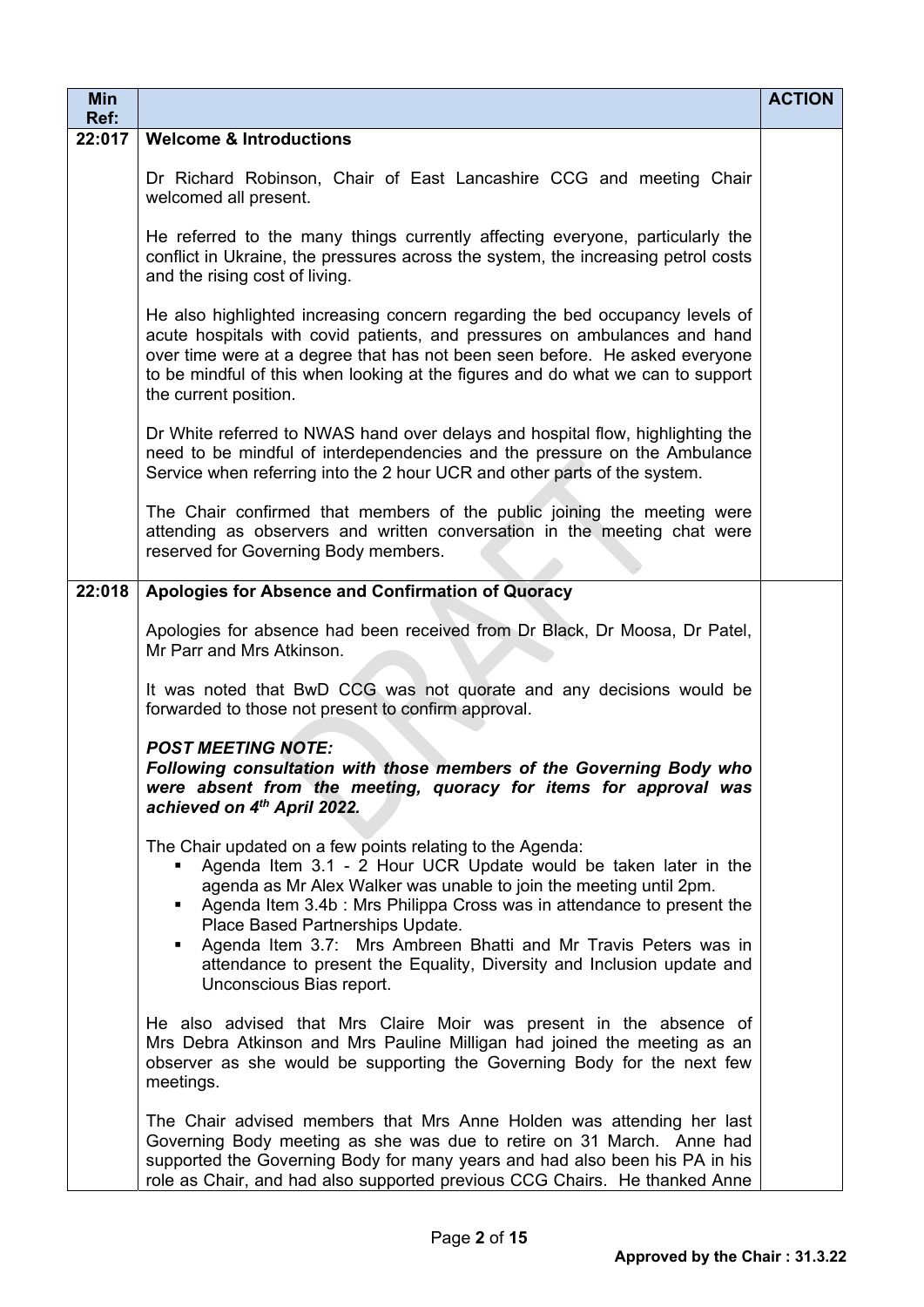|        | for her many years of public service and wished her well for the future.                                                                                                                                                                                                                                                                                                                        |  |
|--------|-------------------------------------------------------------------------------------------------------------------------------------------------------------------------------------------------------------------------------------------------------------------------------------------------------------------------------------------------------------------------------------------------|--|
|        | The Chair invited Mr Graham Burgess to say a few words.                                                                                                                                                                                                                                                                                                                                         |  |
|        | Mr Burgess confirmed that Professor Dominic Harrison was also attending his<br>last Governing Body meeting before he retired on 31 March. Mr Burgess had<br>the pleasure of interviewing and appointing Professor Harrison to the role of<br>Director of Public Health with Blackburn with Darwen Council when he was<br>Chief Executive, and he was delighted to be here to say goodbye.       |  |
|        | He confirmed that Professor Harrison was very popular and had made a huge<br>impact and brought public health to the heart of the Council. More recently he<br>had made a significant contribution to the debate regarding Covid-19 and<br>provided guidance to ensure our work was of the highest standard. He is well<br>respected across Lancashire and at both regional and national level. |  |
|        | On a personal note he said it had been a pleasure working with Professor<br>Harrison and thanked him for all his work. On behalf of both Governing Bodies<br>and the population of Pennine Lancashire whose public health he had been<br>advocating, he wished him well for the future.                                                                                                         |  |
|        | In response, Professor Harrison thanked Mr Burgess for his kind words,<br>confirming it was his intention is take a year off before possibly returning to work<br>in Policy or Politics. He felt it had been extremely challenging over the last two<br>years but it had been a privilege working with everyone.                                                                                |  |
| 22:019 | <b>Declarations of Interest</b>                                                                                                                                                                                                                                                                                                                                                                 |  |
|        | The Chair reminded members of their obligation to declare any interest they<br>may have on any issues arising at the meeting, which might conflict with the<br>business of the CCGs. Members should also, if appropriate, make a declaration<br>should a conflict emerge during the meeting and it would be recorded against<br>the relevant item.                                              |  |
|        | There were no further conflicts of interest declared.                                                                                                                                                                                                                                                                                                                                           |  |
| 22:020 | <b>Declarations of Other Business</b>                                                                                                                                                                                                                                                                                                                                                           |  |
|        | There were no declarations of other business.                                                                                                                                                                                                                                                                                                                                                   |  |
|        |                                                                                                                                                                                                                                                                                                                                                                                                 |  |
| 22:021 | <b>Governing Body Meeting Minutes</b>                                                                                                                                                                                                                                                                                                                                                           |  |
|        | The Chair presented the following minutes :                                                                                                                                                                                                                                                                                                                                                     |  |
|        | Blackburn with Darwen CCG - 23 February 2022<br>East Lancashire CCG - 23 February 2022<br>٠                                                                                                                                                                                                                                                                                                     |  |
|        | It was noted that Dr Sharma was present but not included on the list of<br>attendees.                                                                                                                                                                                                                                                                                                           |  |
|        | <b>RESOLVED:</b> that subject to the above amendment, the minutes were approved<br>as an accurate record.                                                                                                                                                                                                                                                                                       |  |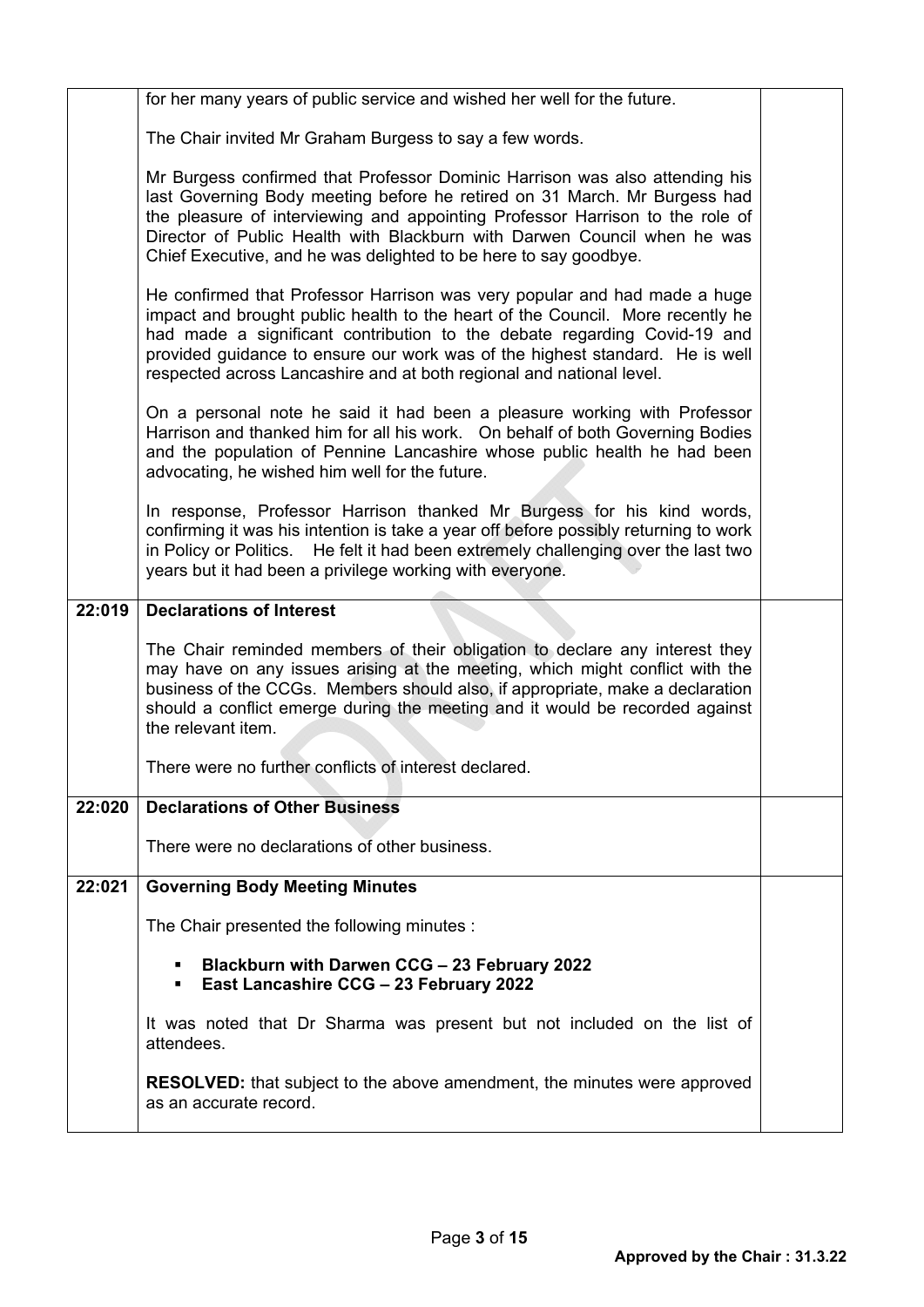| 22:022 | <b>Action Matrix</b>                                                                                                                                                                                                                                                                                                                                                                                                                                                                           |               |
|--------|------------------------------------------------------------------------------------------------------------------------------------------------------------------------------------------------------------------------------------------------------------------------------------------------------------------------------------------------------------------------------------------------------------------------------------------------------------------------------------------------|---------------|
|        | 22:007 : PL Contracts - Future Contracting Proposals                                                                                                                                                                                                                                                                                                                                                                                                                                           |               |
|        | The Chair confirmed the letter to the ICB had not been sent as yet, in view of<br>the pressures experienced by the Executive Team, examples had not been<br>available to compose a letter in the way described. He advised that the Chief<br>Executive was now in post and would have a view on delegations to Place, but<br>it will take time to get this right. The Chairs have had informal discussions with<br>David Flory and others in a number of forums and shared views and thoughts. |               |
|        | Dr Dziobon asked if a timeline had been established regarding the intent to<br>delegate to Place. He would be disappointed if it was not clear what key areas<br>will be delegated to Places before CCG closedown. Mr Burgess confirmed this<br>was work ongoing and further information would be made available in the next<br>few weeks.                                                                                                                                                     |               |
|        | Mr Burgess advised that PBP Boards have been through their second peer<br>review which highlighted the difference in maturity across the five Places. He<br>considered that if PL continues to perform well, more autonomy would be<br>received.                                                                                                                                                                                                                                               |               |
|        | Mr Hinnigan endorsed the points raised and reinforced the need to receive<br>confirmation of delegated budgets to place before the end of June.                                                                                                                                                                                                                                                                                                                                                |               |
|        | The action would remain open and any particular examples that can be used to<br>influence discussions, should be forwarded to the Chairs.                                                                                                                                                                                                                                                                                                                                                      |               |
|        | <b>ACTION:</b> Update regarding delegation to the April meeting                                                                                                                                                                                                                                                                                                                                                                                                                                | <b>CHAIRS</b> |
|        | Dr Taylor felt there was a need to look at this in long term. In the short term<br>there are staff working in the CCG whose employment status will change in the<br>next few months. We need to be mindful when discussing this with the ICB.<br>Individual staff members will want to know their individual roles and their<br>contribution at place.                                                                                                                                         |               |
|        | The Chair confirmed that staff will transfer on 1 July 2022, split between Place<br>and ICB and Dr Higgins would provide an update later in the agenda. It was<br>recognised the Board level roles are at risk and the GB will continue to consider<br>those affected during forthcoming meetings.                                                                                                                                                                                             |               |
|        | Dr Dziobon pointed out this is a challenging time for colleagues who have<br>worked incredibly hard for a number of years. He wished to acknowledge their<br>contribution and the stress this is causing, recognising it is hard to continue in a<br>challenging environment.                                                                                                                                                                                                                  |               |
|        | The Chair also thanked those colleagues at risk for continuing to do their best<br>for our population.                                                                                                                                                                                                                                                                                                                                                                                         |               |
|        | 22:014 : Quality & Performance Report<br>A response had been shared with Mr Hinnigan, but there were some<br>outstanding issues regarding patient harm and mortality contradictions which<br>required clarity and would be managed outside the meeting.                                                                                                                                                                                                                                        | <b>KL/RP</b>  |
|        | Quality Committees continuing at Place – it was agreed there is a role and there<br>was a need for this to clarified in a written form.                                                                                                                                                                                                                                                                                                                                                        |               |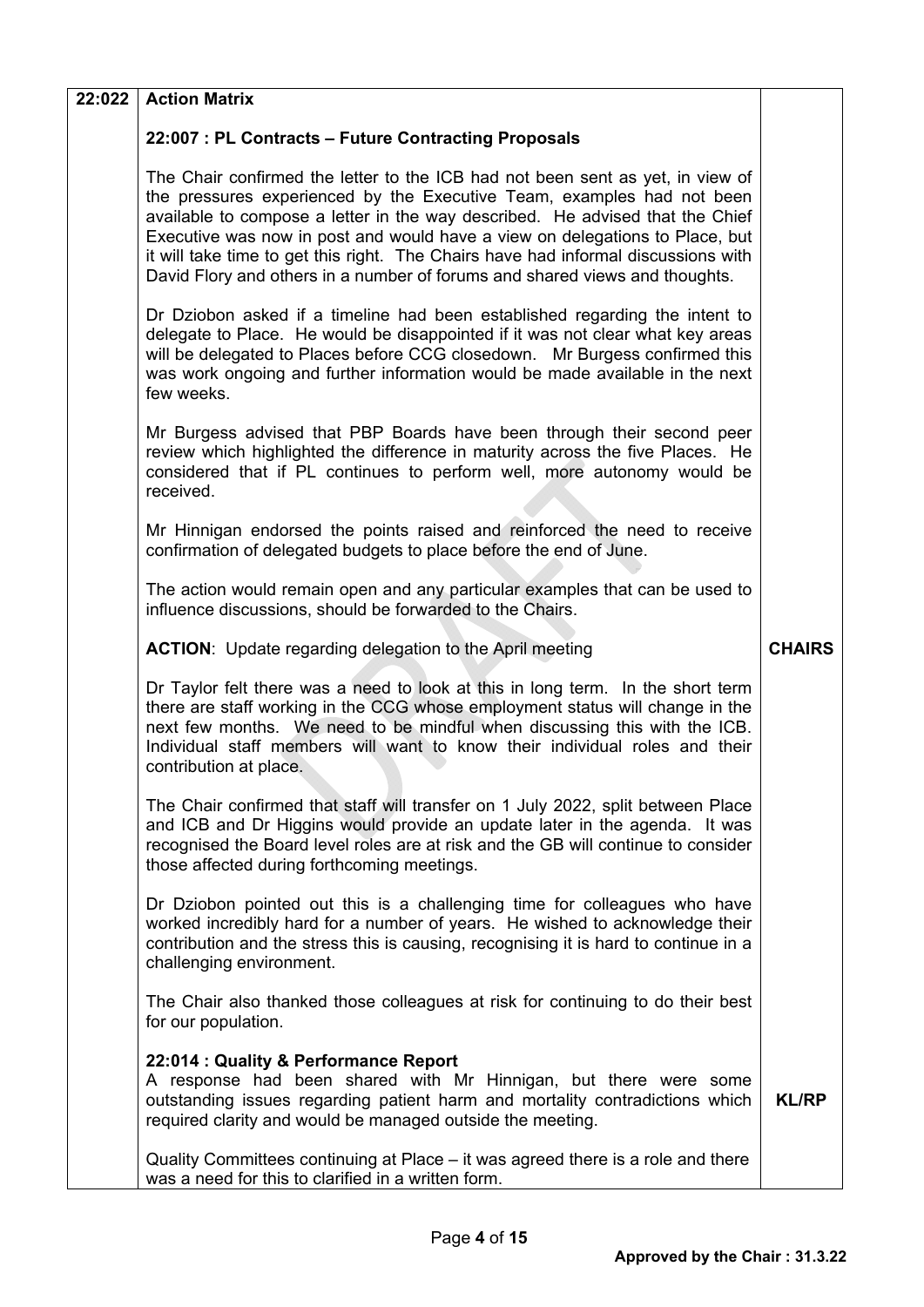|        | <b>RESOLVED:</b> that Members receive the Action Matrix and agreed to close all<br>Green rated actions.                                                                                                                                                                                                                                                                                                                                                                               |           |
|--------|---------------------------------------------------------------------------------------------------------------------------------------------------------------------------------------------------------------------------------------------------------------------------------------------------------------------------------------------------------------------------------------------------------------------------------------------------------------------------------------|-----------|
| 22:023 | <b>Public Questions</b>                                                                                                                                                                                                                                                                                                                                                                                                                                                               |           |
|        | There were no public questions.                                                                                                                                                                                                                                                                                                                                                                                                                                                       |           |
| 22:024 | <b>CCG Finance Updates</b>                                                                                                                                                                                                                                                                                                                                                                                                                                                            |           |
|        | 22:024.1 Blackburn with Darwen CCG and East Lancashire CCG                                                                                                                                                                                                                                                                                                                                                                                                                            |           |
|        | Mrs Hollis, Chief Finance Officer & Deputy Chief Officer presented reports on<br>behalf of both BwD and EL CCGs, confirming that both organisations are on<br>track to deliver a balanced position against the commissioning functions and<br>she did not foresee any challenges going forward.                                                                                                                                                                                       |           |
|        | As previously advised, both CCGs were reporting a forecast deficit, relating to a<br>technical adjustment in the accounts regarding prescribing pre-payments, as<br>reported on the ISA260 report from the CCGs External Auditors. This issue was<br>common to all CCGs and discussions had taken place with both Audit<br>Committees.                                                                                                                                                |           |
|        | Mrs Hollis confirmed the CCG will not amend the in-year prescribing estimate<br>for the pre-payment and will post this allowable deficit for the year ending<br>2021/22. This decision is supported by NHS E/I and will not be considered<br>financial failure, nor will it trigger any regulatory action from NHSE/I. The deficit<br>will not be off set against historic surpluses and will be covered nationally,<br>noting that discussions continue with NHSE/I in this respect. |           |
|        | QIPP delivery for both organisations had been achieved, mainly on a non-<br>recurrent basis.                                                                                                                                                                                                                                                                                                                                                                                          |           |
|        | In respect of the query from Dr Hussain relating to the BwD primary care<br>underspend, it was agreed further information would be provided at the next<br>meeting.                                                                                                                                                                                                                                                                                                                   | <b>RP</b> |
|        | <b>RESOLVED:</b> that Members receive the reports.                                                                                                                                                                                                                                                                                                                                                                                                                                    |           |
|        | 22:024.2 Financial Planning Update                                                                                                                                                                                                                                                                                                                                                                                                                                                    |           |
|        | Mrs Hollis provided key highlights, confirming that colleagues were aware that<br>financial planning for 2022/23 is being done on a different basis, with<br>submissions on an ICB footprint rather than by an individual organisation.                                                                                                                                                                                                                                               |           |
|        | The draft plan was submitted on 17 March, following extensive<br>٠<br>discussion across the senior ICB leadership with Trusts and CCGs and<br>was built up from all organisations. The plan identified a £90m gap, of<br>which £30m relates to financial inflation.<br>The principles agreed as part of the submission are to aim to deliver a<br>balanced plan.                                                                                                                      |           |
|        | The Plan was based on the H2 position and 2022/23 is seen as a<br>٠<br>transition year, from the pandemic to a restored planned financial regime<br>going forward.<br>A transformation fund has been set up utilising 0.5% of our allocation                                                                                                                                                                                                                                          |           |

 $\blacksquare$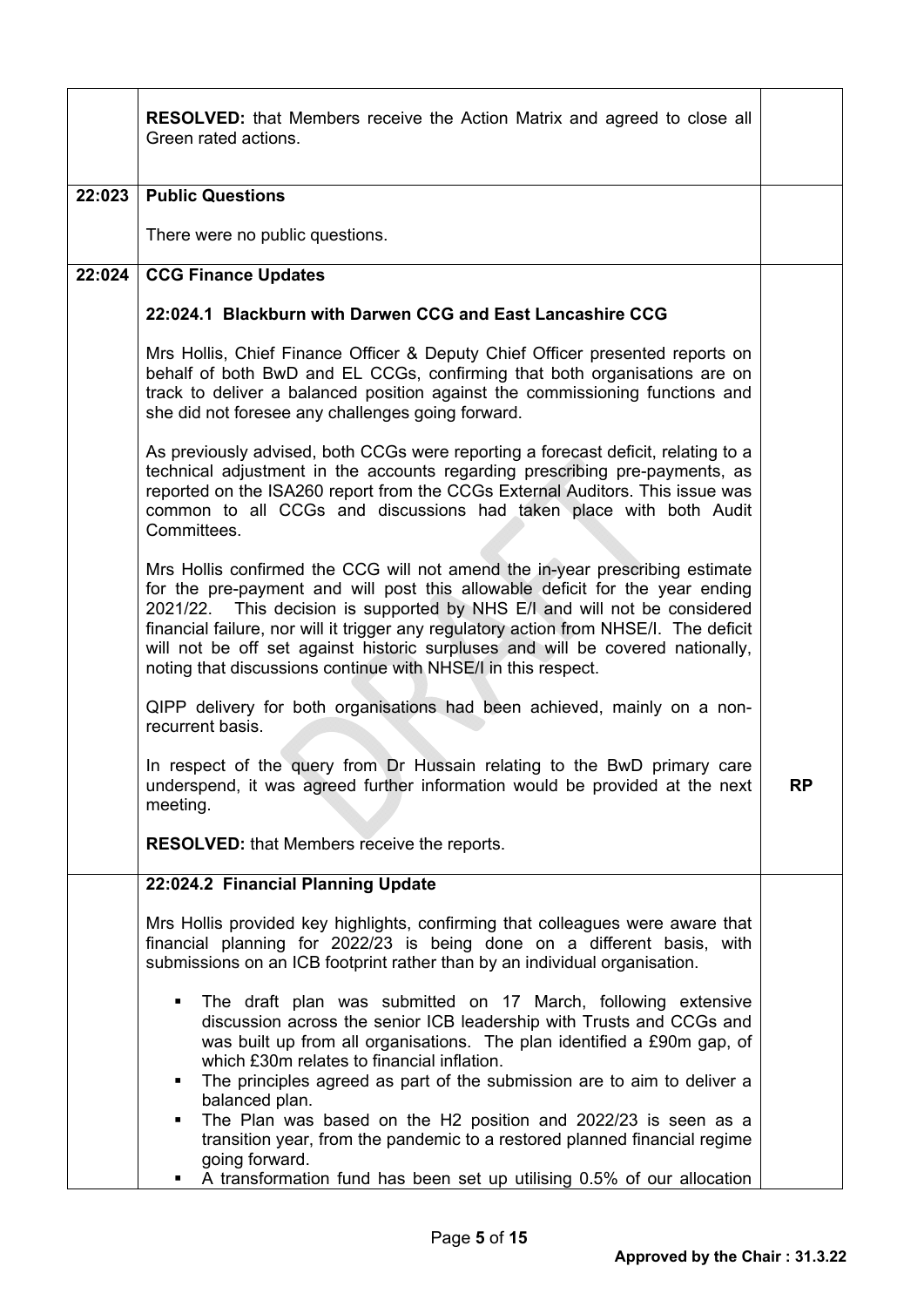|        | and CCGs show an efficiency of 2% and Trusts 5%.<br>It was not expected there would be significant expenditure over the first<br>year.<br>Activity plans submitted do not meet the national ask in terms of<br>recovery trajectories.<br>When more detailed information is received regarding the draft plan, a<br>further report will be provided for the Governing Body. There will also be<br>a need to agree a budget for the next three months.<br>Discussion followed regarding the forecast deficit of £90m. Mrs Hollis confirmed<br>this is the best plan we can achieve and there was more work to do to close the<br>gap, which could be achieved through transformation and savings, or non<br>recurrently. Some of the assumptions will close the gap for 2022/23 but there<br>was uncertainty regarding the underlying position and some may appear in<br>2023/24. It was nationally recognised that all ICBs will be posting a deficit plan.<br>Mr Hinnigan referred to assumptions in the plan relating to inflationary funding<br>and asked if any information that could be shared outlining the assumptions to<br>provide assurance that it is a credible plan.<br><b>ACTION:</b> Share information outlining assumptions and inflationary pressures.<br>Professor Harrison pointed out the amount of demand in the system is a driver<br>of cost. PL CCG and ELHT have one of the biggest recovery challenges which<br>will generate more demand in primary and secondary care that requires<br>intervention. Some of the allocations regarding finance need to be calibrated to<br>need and demand.<br>Dr Dziobon considered that public health information is fundamental, as there<br>are things we can do that will not impact on the finances. Dr Higgins also<br>reminded members the purpose of the legislation is to bring a much higher<br>oversight on health inequality and health outcomes.  The duties required of<br>Place and the performance matrix will be focused on outcomes, and processes<br>will join up in the future.<br>The Chair thanked Mrs Hollis for her update.<br><b>RESOLVED:</b> that Members receive the report. | KH |
|--------|-----------------------------------------------------------------------------------------------------------------------------------------------------------------------------------------------------------------------------------------------------------------------------------------------------------------------------------------------------------------------------------------------------------------------------------------------------------------------------------------------------------------------------------------------------------------------------------------------------------------------------------------------------------------------------------------------------------------------------------------------------------------------------------------------------------------------------------------------------------------------------------------------------------------------------------------------------------------------------------------------------------------------------------------------------------------------------------------------------------------------------------------------------------------------------------------------------------------------------------------------------------------------------------------------------------------------------------------------------------------------------------------------------------------------------------------------------------------------------------------------------------------------------------------------------------------------------------------------------------------------------------------------------------------------------------------------------------------------------------------------------------------------------------------------------------------------------------------------------------------------------------------------------------------------------------------------------------------------------------------------------------------------------------------------------------------------------------------------------------------------------------------------------------------------|----|
| 22:025 | <b>Quality &amp; Performance Report</b>                                                                                                                                                                                                                                                                                                                                                                                                                                                                                                                                                                                                                                                                                                                                                                                                                                                                                                                                                                                                                                                                                                                                                                                                                                                                                                                                                                                                                                                                                                                                                                                                                                                                                                                                                                                                                                                                                                                                                                                                                                                                                                                               |    |
|        | Mrs Kathryn Lord, Director of Quality and Chief Nurse proposed forwarding any<br>questions to Mr Neil Holt in the absence of Mr Parr.                                                                                                                                                                                                                                                                                                                                                                                                                                                                                                                                                                                                                                                                                                                                                                                                                                                                                                                                                                                                                                                                                                                                                                                                                                                                                                                                                                                                                                                                                                                                                                                                                                                                                                                                                                                                                                                                                                                                                                                                                                 |    |
|        | A number of points had been raised at the February meeting and there<br>were still some outstanding issues regarding patient harm and mortality<br>contradictions which required clarity and would be managed outside the<br>meeting.<br>Mr Taylor also had concerns regarding activity in Diagnostic Centres. It<br>٠<br>was agreed these would be added to the Action Matrix and managed by<br>email in the meantime.<br>Dr Jones wished to emphasise the changes in the MH problems we are<br>facing, particularly an increase in eating disorders and new post covid<br>diseases. He agreed to include his points in an email to Mrs Lord and<br>she would ensure these are addressed.                                                                                                                                                                                                                                                                                                                                                                                                                                                                                                                                                                                                                                                                                                                                                                                                                                                                                                                                                                                                                                                                                                                                                                                                                                                                                                                                                                                                                                                                            |    |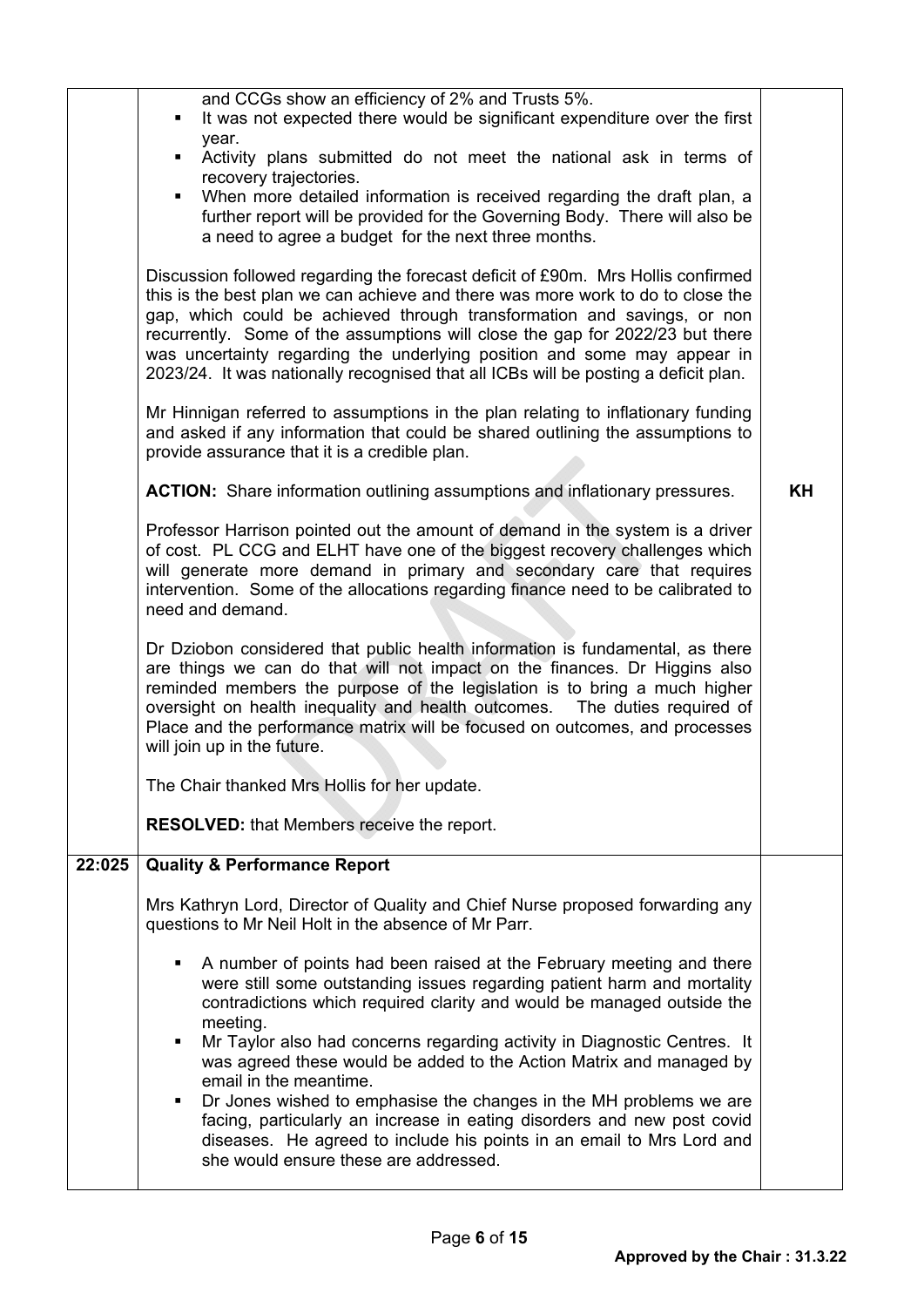Mrs Lord highlighted key points relating to the quality elements of the report.

The first section of the report confirmed the community prevalence of Covid-19 had shown a continued decline over the last few weeks. The position had now changed and the system was experiencing a surge in Covid cases. The current reported case rate is known to be lower than prevalence due to reporting mechanisms changing. There has been an increase in hospital admissions, but no increase into ICU. The Over 75s booster programme has been launched with 100 walk-ins per day via the mass sites and PCN sites. The CCGs have been asked to ensure a comprehensive programme and surge plan is in place to escalate the service quickly, should this be necessary. There is concern that if another variant arrives, there will be a need to vaccinate at a high level and quickly. The surge programme and booster programme will continue and the CCGs will continue to work with national guidance as it changes.

The report outlined the number of care homes in outbreak across LSC in terms of residents and staff. Organisations have not been asked to vaccinate health and care staff who are providing the vaccination programme, which is a concerns that has been escalated.

5-11 year olds are to be offered the vaccine from 4 April, however the expectation is that uptake will be low.

Individual Patient Activity and Continuing Health Care continue to experience pressures, which remain higher that the pre-covid position. Additional staffing has been identified to look at extended reviews and work is ongoing to try to mitigate where people are not in the correct place.

Safeguarding are experiencing high numbers of serious case reviews, which was predicted. Mental health issues are also impacting on children and young people, manifesting in different ways, particularly stress, mental health and eating disorders. Work is ongoing with providers to review pathways to ensure there is the capacity and capability to work with these groups, ensuring both adults and children are seen quickly.

There had been an excellent response to the recommendations made in respect of Learning Disability and Autism. Annual Health Checks highlight the need for a greater insight in relation to physical health needs, and important to ensure that health and wellbeing checks are not a one off and people are on the appropriate pathways.

The report outlined the model going forward to manage complaints, MP letters and PALS as a unified function delivered by a single team. The model used in PL, supported by the CSU team, has been praised in terms of the input with families. Going forward this will sit under the ICB Quality and Nursing agenda.

Discussion followed and a number of points were made:

- The increased pressure on MH, LD, eating disorders and vaccination programme is increasing, with the majority of work being undertaken in primary care. Are resources shifting and what resources are coming to primary care?
- Large numbers of people have now had the Omicron variant does this have an impact on the need for those people to have a further booster, with natural immunity coming from having the disease. Is this taken into account?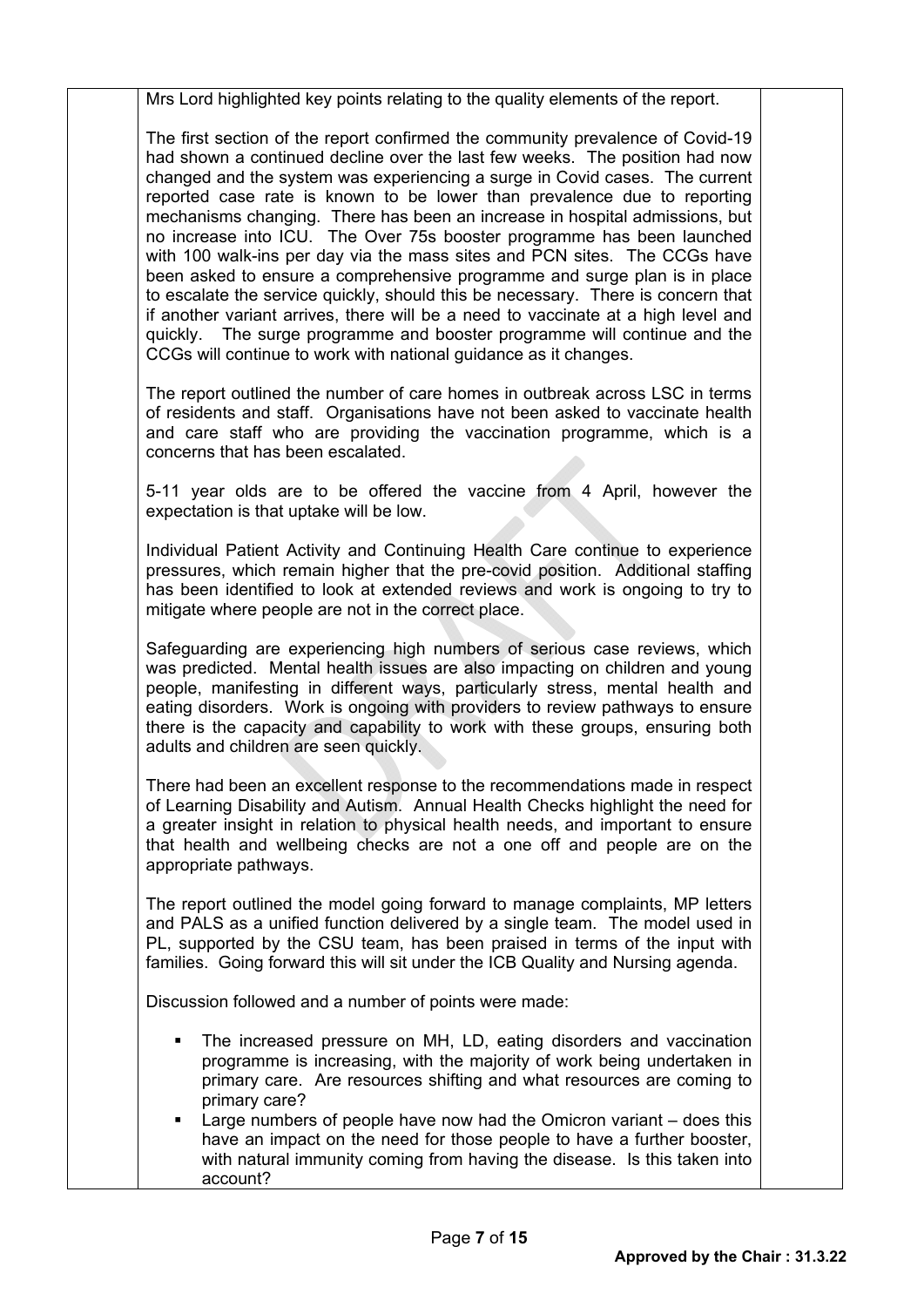|        | Mrs Lord confirmed the antibody level of work to make those decisions is not yet<br>available and predictions are being used to provide an indicator of waning<br>immunity in the community.  Professor Harrison described the two kinds of<br>immunity, antibodies and T Cell immunity and the research ongoing. It was<br>clear that those over 70 are showing signs of waning immunity. The national<br>strategy is to offer a fourth vaccine to the immune compromised and over 75s,<br>noting that a decision regarding the fourth vaccine for the over 50s would be<br>made before the winter, to receive alongside the flu vaccine.<br>There was a general assumption that everyone will get Omicron between now<br>and next winter, however more work was required to make a decision in terms<br>of public policy.<br>Dr Nigel Horsfield considered the current approach was sensible. He had<br>previously referred to an inhaled vaccine which should prevent people getting<br>He advised that several are being developed, which was<br>the disease.<br>something to look forward to. He was opposed to vaccinating healthy children,<br>pointing out that T Cell immunity is critical and needs good levels of Vitamin D.<br>In terms of Safeguarding, he understood that gangs are recruiting women and<br>children for sex working on the borders of Ukraine, which the Team needs to be<br>aware as we receive people from Ukraine. |           |
|--------|------------------------------------------------------------------------------------------------------------------------------------------------------------------------------------------------------------------------------------------------------------------------------------------------------------------------------------------------------------------------------------------------------------------------------------------------------------------------------------------------------------------------------------------------------------------------------------------------------------------------------------------------------------------------------------------------------------------------------------------------------------------------------------------------------------------------------------------------------------------------------------------------------------------------------------------------------------------------------------------------------------------------------------------------------------------------------------------------------------------------------------------------------------------------------------------------------------------------------------------------------------------------------------------------------------------------------------------------------------------------------------------------------------------------------------------------------|-----------|
|        | The Chair thanked Mrs Lord for presenting the quality elements of the report.                                                                                                                                                                                                                                                                                                                                                                                                                                                                                                                                                                                                                                                                                                                                                                                                                                                                                                                                                                                                                                                                                                                                                                                                                                                                                                                                                                        |           |
|        | <b>ACTIONS:</b><br>Email Neil Holt regarding outstanding issues regarding patient harm and<br>mortality contradictions which required clarity.<br>Dr Geraint Jones wished to emphasise the changes in the MH problems<br>٠<br>we are facing, particularly an increase in eating disorders and new post<br>covid diseases. He agreed to include his points in an email to Mrs Lord<br>and she would ensure these are addressed.<br>Mr Taylor had concerns regarding activity in Diagnostic Centres.<br>٠<br><b>RESOLVED:</b> that Members receive the report.                                                                                                                                                                                                                                                                                                                                                                                                                                                                                                                                                                                                                                                                                                                                                                                                                                                                                         | <b>KL</b> |
| 22:026 | <b>System Transformation</b>                                                                                                                                                                                                                                                                                                                                                                                                                                                                                                                                                                                                                                                                                                                                                                                                                                                                                                                                                                                                                                                                                                                                                                                                                                                                                                                                                                                                                         |           |
|        | 22:026.1 System Development Review                                                                                                                                                                                                                                                                                                                                                                                                                                                                                                                                                                                                                                                                                                                                                                                                                                                                                                                                                                                                                                                                                                                                                                                                                                                                                                                                                                                                                   |           |
|        | Dr Robinson referred to the recent communication relating to the recruitment<br>process for the Place Leader. The Director of Health and Care Integration will<br>be a shared role between Local Authority and the NHS, with shared funding and<br>shared accountability. The recruitment process is being undertaken jointly with<br>the four Upper Tier Local Authorities and will include a joint interview process.<br>Five roles across LSC are currently open to advert, with a closing date of 3 April<br>and interviews taking place during the first week of May.                                                                                                                                                                                                                                                                                                                                                                                                                                                                                                                                                                                                                                                                                                                                                                                                                                                                           |           |
|        | Further work on the clinical professional model is ongoing, describing how<br>clinical functions will operate.  Work is currently focusing on GPs but care<br>professional leadership is much wider and it is important to support the new<br>ways of working. A set of slides had been received which would be shared with<br>Members.                                                                                                                                                                                                                                                                                                                                                                                                                                                                                                                                                                                                                                                                                                                                                                                                                                                                                                                                                                                                                                                                                                              |           |
|        | Further information relating to population and deprivation was awaited. Some<br>adjustments would be required to allow each Place to offer the minimum.<br>The                                                                                                                                                                                                                                                                                                                                                                                                                                                                                                                                                                                                                                                                                                                                                                                                                                                                                                                                                                                                                                                                                                                                                                                                                                                                                       |           |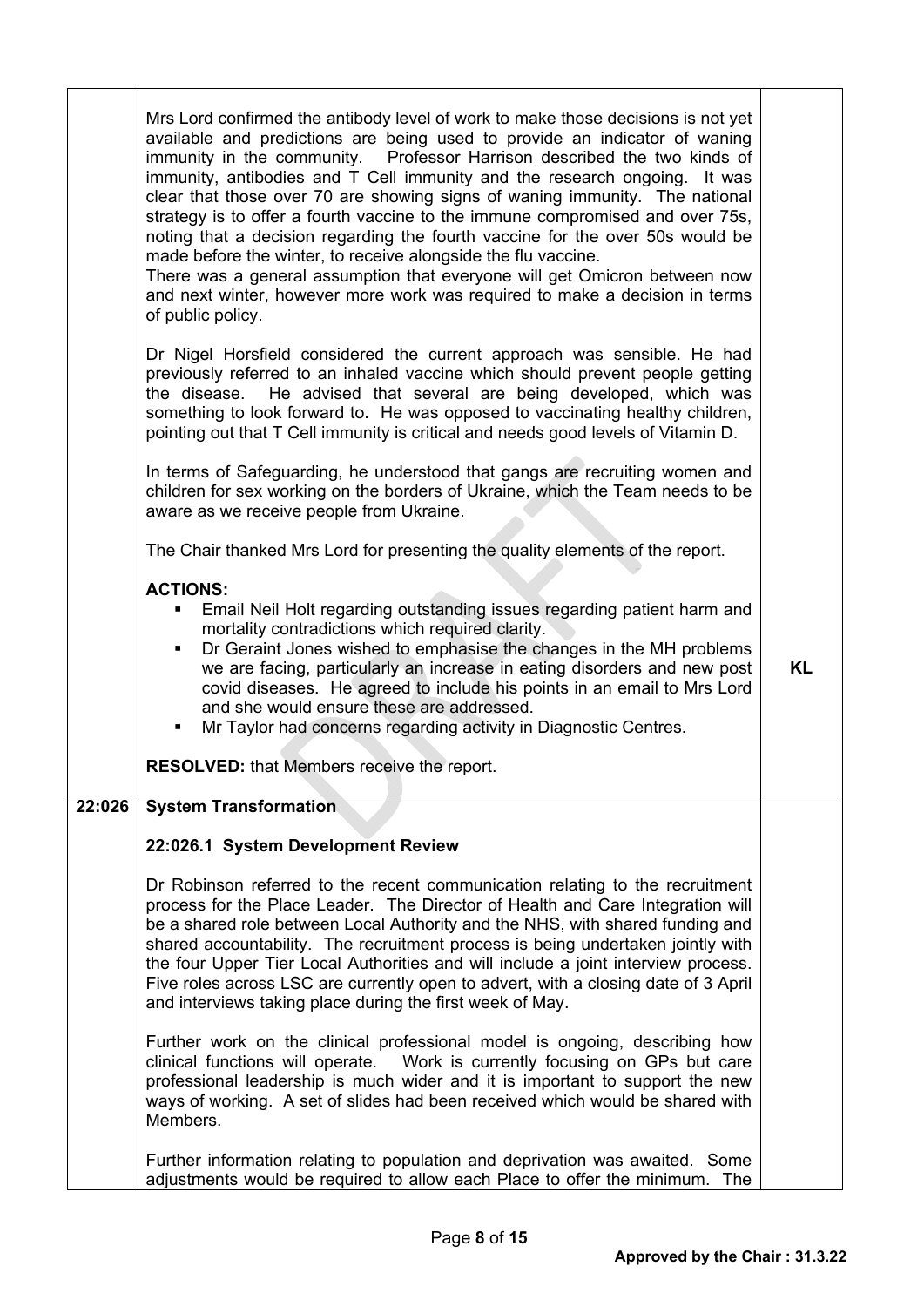model will be a two way process and would include some roles funded at system level, particularly Digital, Cancer and PHM , plus ten other areas. These are sessions for clinical leads currently at CCG level. A Task & Finish Group will be established and clinical Chairs have been asked to become involved in this work, noting there will be a conflict of interest associated with this.

Mr Burgess referred to the five Director roles, confirming that in West Lancs the role is a part time role and includes other responsibilities. He felt the guidance on clinical structures is quite complex and had suggested inviting the authors of this work to meet with the clinical members of the GB to explain the thinking behind the model and provide feedback.

The recruitment for the Place Leader would be followed by the recruitment of the Place Chair. He confirmed that good progress had been made over the last few weeks in terms of the way forward.

Dr Higgins referred to the System Reform paper circulated with the agenda. The Health & Social Care Integration White Paper (IWP) sets out the detail and ambition for Place, which is supported. It is clear that the work done by Phillipa Cross and her Team at ICS level is very aligned to what is coming through. There are issues regarding the timetable, particularly in terms of Place-Based Partnerships to have plans agreed by 2023 with the delegation of services and finances to Places by 2026.

Dr Higgins pointed out there was a lot of work ongoing to ensure the ICS is functioning on 1 July 2022, noting that Mrs Debra Atkinson is leading the work on governance and Mrs Kirsty Hollis would provide an update in terms of progress relating to Closedown work.

Dr Higgins confirmed the four new Executive Leaders had been recruited:

- Chief Medical Officer : Dr David Levy, currently NW Regional Medical Director, incredibly well regarded with extensive experience in London and Sheffield.
- Chief People Officer : James Fleet, will bring experience from his current role as Chief People Officer with Dudley Group NHS FT and previous roles with Price Waterhouse Coopers.
- Chief Nursing Officer : Sarah O'Brien, currently Executive Director of Strategy & System Development, Cheshire & Merseyside Health & Care Partnership. Her previous roles include Deputy Director of Nursing in an Acute Trust, CCG nurse and Clinical Accountable Officer in St Helens.
- Chief Finance Officer : Sam Proffitt, currently L&SC ICS Director of Provider Sustainability with extensive board level experience as a Director of Finance

She confirmed the ICS will start to develop as the Executive Leaders come into post.

**RESOLVED:** that Members receive the report.

## **22:026.2 Place Based Partnerships**

Mrs Philippa Cross was in attendance for this item and provided an update on the development of Place Based Partnership (PBP) working and highlighted key points:

 Confirmed agreement with the ICS Board that PBP will be part of the ICB from 1 July 2022.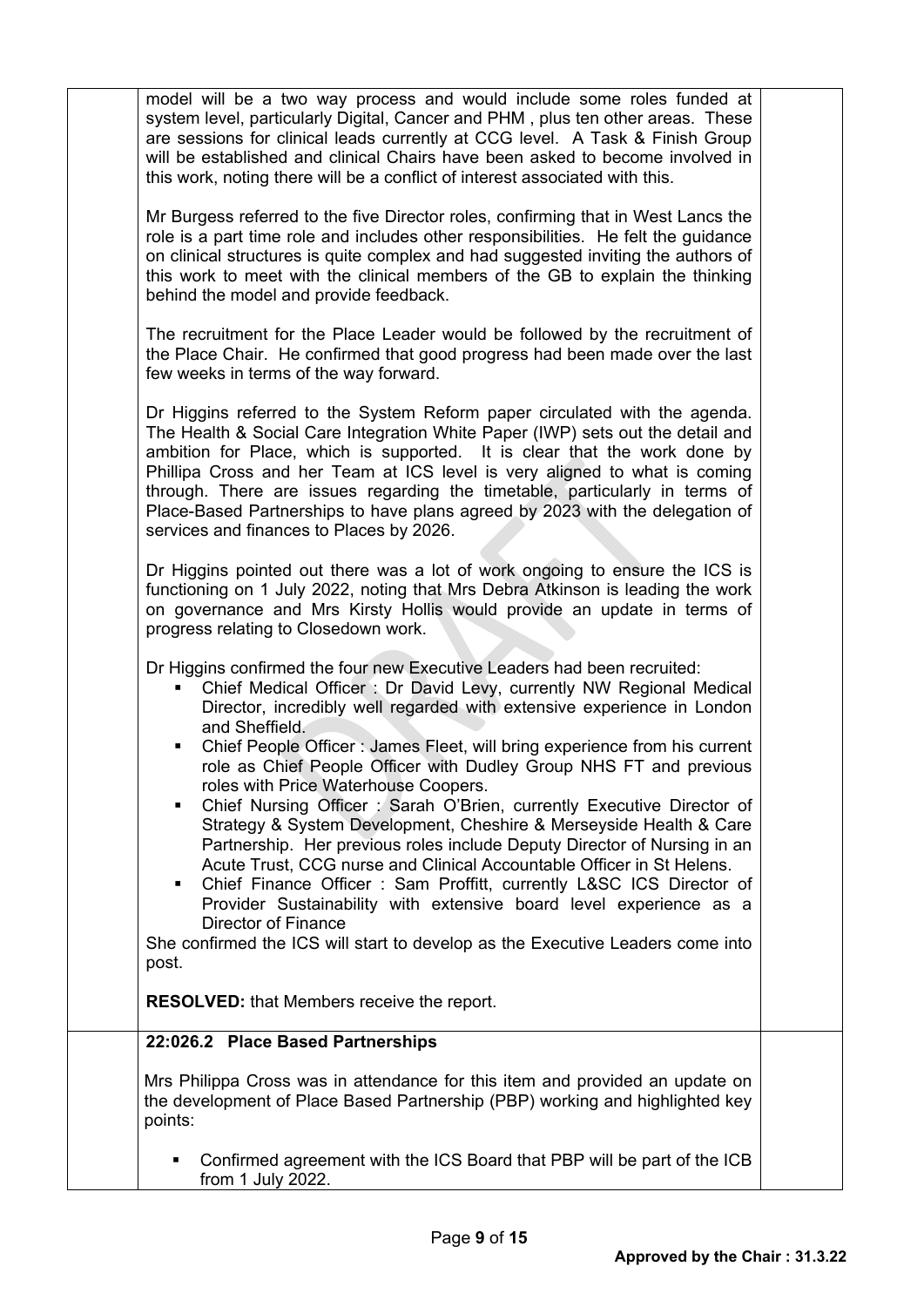| Ambition to move towards being a joint committee with local authority<br>delegations by April 2023, which aligns with the intentions in the IWP,<br>noting that clarity on delegation is awaited.<br>Collaborative Delivery Groups will drive the work at Place and will be the<br>п.<br>engine rooms where partners come together.<br>Clinical and Care Professional Advisory Group will be established,<br>п.<br>looking at future ways of working.<br>A financial framework is under development and will provide clarity in<br>$\blacksquare$<br>terms of delegations going forward.<br>In terms of partnership development over the last 12 months, Mrs Cross and her<br>team have worked closely with the Upper Tier local authority, allowing more<br>collaborative space with the local authority. |  |
|------------------------------------------------------------------------------------------------------------------------------------------------------------------------------------------------------------------------------------------------------------------------------------------------------------------------------------------------------------------------------------------------------------------------------------------------------------------------------------------------------------------------------------------------------------------------------------------------------------------------------------------------------------------------------------------------------------------------------------------------------------------------------------------------------------|--|
| Mrs Cross shared a short set of sides which described the Core Operating<br>Principles for PBP Committees in L&SC, confirming that she is working closely<br>with Mrs Debra Atkinson to ensure we are working towards regulatory<br>requirements. One of the key principles was to hold PBP meetings in public to<br>provide transparency to our residents and partners.                                                                                                                                                                                                                                                                                                                                                                                                                                   |  |
| Proposals for core membership for PBP Committees were also described. The<br>membership included two Upper Tier representatives, reflecting the different<br>local authority arrangements, together with a recommendation to include three<br>Non-Executive Members (NED) and Participants for people to provide advice to<br>the Board but not included in the core membership. The proposals had been<br>shared with partners for their views, requesting feedback which would support<br>development of the Terms of Reference for the PBP Committee.                                                                                                                                                                                                                                                   |  |
| Mrs Cross asked members to consider the proposed membership and<br>welcomed feedback, particularly in respect of the NED appointments, asking if<br>these should be independently recruited from our community, or drawn from<br>existing NED positions within current organisations. Two documents outlining<br>PBP committee principles and membership had been shared with members in<br>advance of the meeting, together with a feedback template.                                                                                                                                                                                                                                                                                                                                                     |  |
| The Chair invited discussion and the following points were made:                                                                                                                                                                                                                                                                                                                                                                                                                                                                                                                                                                                                                                                                                                                                           |  |
| Dr Sharma thanked Mrs Cross for her significant amount of work in putting this<br>together. He considered that PCN Clinical Director should not be included as it<br>was not appropriate for them to represent primary care. He pointed out that not<br>all practices are obliged to join a PCN, and those who did not join will not be<br>represented. He also pointed out that PL is significantly larger than West Lancs<br>and considered that resources should reflect the population size.                                                                                                                                                                                                                                                                                                           |  |
| Dr Dziobon had worked with Mrs Cross on the development of proposals for a<br>Clinical and Care Professional Leadership Framework for LSC, through<br>engagement on this, feedback from other areas had confirmed that PCN leads<br>are not considered the representative body and in response to this, the wording<br>had been edited within the PBP membership proposals to include Primary Care<br>Provider or PCN Lead. He considered the right decisions and right outcome are<br>more important than numbers of people on the Committee. He confirmed that<br>going forward we are moving away from the model of the GP clinical leads<br>being the only clinical voice making decision, working towards a broader care<br>professional approach which is the right thing to do.                     |  |
| Mr Burgess considered there was a need to move away from the size of other<br>areas and focus on PL, confirming a committee membership of 15 is a good                                                                                                                                                                                                                                                                                                                                                                                                                                                                                                                                                                                                                                                     |  |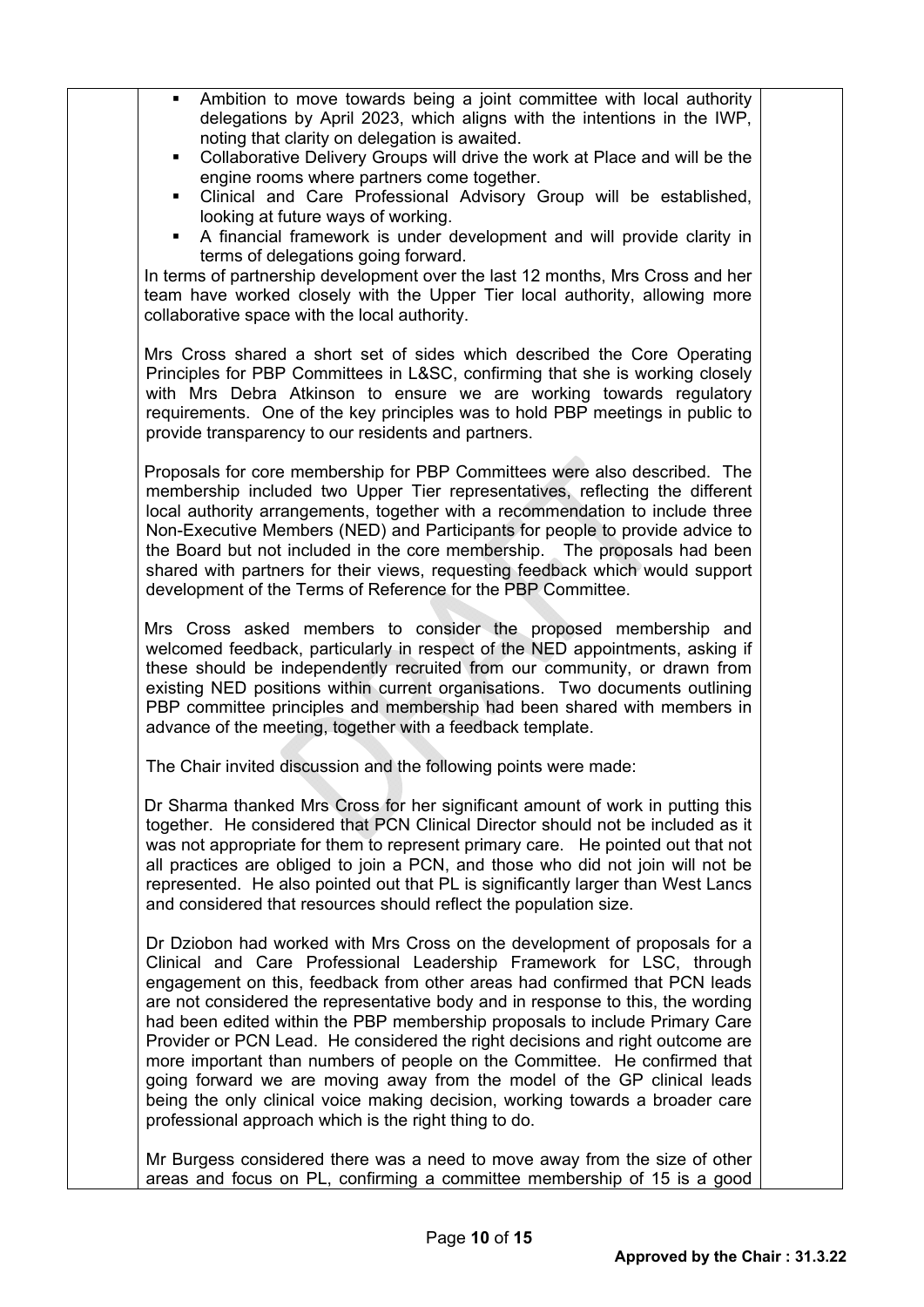|        | size that will work in PL. The way forward is to build up an integrated<br>neighbourhood provision, with GPs working with local authority and community<br>providers. There is a need to encourage GPs to work within this structure and<br>reinforce the role of the PCNs, to provide a strong GP voice into the system.                                                                                                                                                                                  |  |
|--------|------------------------------------------------------------------------------------------------------------------------------------------------------------------------------------------------------------------------------------------------------------------------------------------------------------------------------------------------------------------------------------------------------------------------------------------------------------------------------------------------------------|--|
|        | It was agreed the wording introduced by Mrs Cross allows enough flexibility for<br>Places to do what works best for that area.<br>Members were invited to completed the feedback template and return to<br>Mrs Cross by 13 April.<br><b>RESOLVED:</b> that Members receive the report.                                                                                                                                                                                                                     |  |
|        | 22:026.3 Financial Framework & Scheme of Delegation Update                                                                                                                                                                                                                                                                                                                                                                                                                                                 |  |
|        | Mrs Hollis considered this item had been covered in earlier discussion through<br>various agenda items. She confirmed that Sam Proffitt, recently appointed Chief<br>Finance Officer, LSC ICB has this as a priority and is working with colleagues<br>across CCGs to move this work forward.                                                                                                                                                                                                              |  |
| 22:027 | <b>CCG Closedown</b>                                                                                                                                                                                                                                                                                                                                                                                                                                                                                       |  |
|        | Mrs Hollis provided an update following discussions at the February meeting.<br>She confirmed that where possible and sensible to do so within the due<br>diligence framework, the CCG should try to achieve as many closedown tasks<br>as possible by 31 March, with the remainder by 30 June 2022. A stocktake<br>would take place the following week.                                                                                                                                                   |  |
|        | Mrs Lord had alluded to the work of the Quality Teams coming together to<br>deliver functions once, particularly complaints. Other areas where CCGs are<br>struggling with capacity to delivery, will become more formalised on an ICB<br>footprint, particularly Freedom of Information requests, Risk Management etc.<br>and can move at pace to deliver on an ICB footprint.                                                                                                                            |  |
|        | <b>RESOLVED:</b> that Members receive the report.                                                                                                                                                                                                                                                                                                                                                                                                                                                          |  |
| 22:028 | <b>Staff Welfare</b>                                                                                                                                                                                                                                                                                                                                                                                                                                                                                       |  |
|        | Dr Julie Higgins provided an update, confirming this is an anxious time for staff,<br>but setting up the new Executive appointments will provide a direction of travel,<br>but this will take time. She confirmed the new Chief Executive, Kevin Lavery, is<br>keen to meet people and see the talent before he works on the new structure.                                                                                                                                                                |  |
|        | She confirmed that following staff engagement, a technical consultation was<br>due to commence on 4 April with staff transferring from the old to the new<br>employer. This did not relate to the management of change work, which would<br>include structured engagement going forward. At risk board level colleagues<br>had a briefing regarding the Place Based Leader roles and are in a position to<br>apply if they wish to do so and will be shortlisted if they meet the person<br>specification. |  |
|        | Dr Higgins advised that Andrew Bennett continues to host the LSC staff<br>briefings which are well received and provide an opportunity for everyone to<br>receive the same information at the same time. This includes work that<br>describes how a system will work and also at Place. The Chief Executive will<br>look at interim arrangements, in terms of how we start to work different and<br>work that makes sense to be done once at system level.                                                 |  |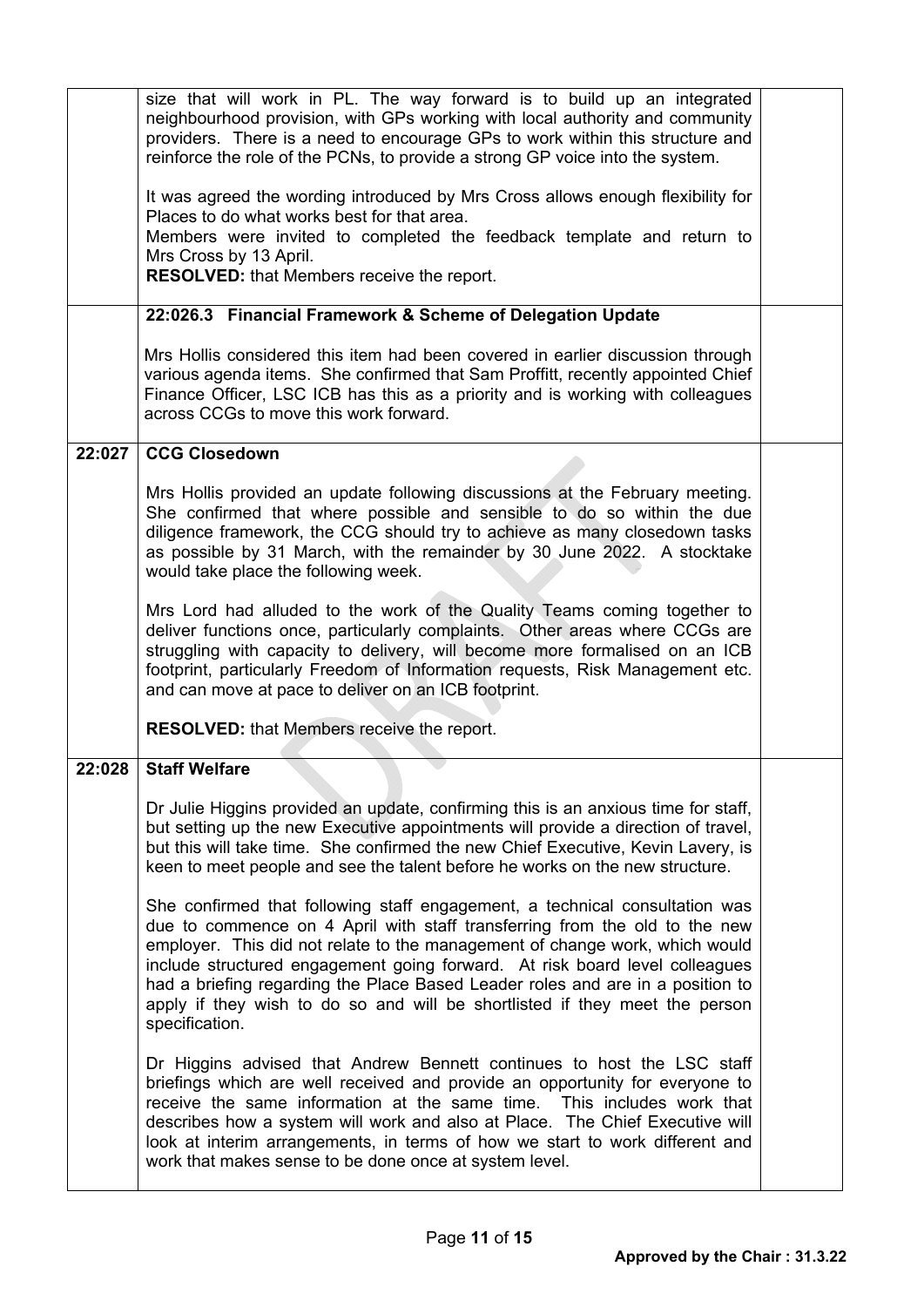|        | <b>ACTION:</b> Dr Higgins agreed to speak to Andrew Bennett to take this forward                                                                                                                                                                                                                                                                                                                                                                                                                                         | JH |
|--------|--------------------------------------------------------------------------------------------------------------------------------------------------------------------------------------------------------------------------------------------------------------------------------------------------------------------------------------------------------------------------------------------------------------------------------------------------------------------------------------------------------------------------|----|
|        | Dr Higgins suggested the Task Group arrange an early meeting with the new<br>Director of People, as the work already done in PL will support their strategy.<br>Dr Hussain also referred to the work of Mr Travis Peters in formulating an EDI<br>strategy for the ICS to establish commonality for shared learning.                                                                                                                                                                                                     |    |
|        | The short, medium and long term actions outlined how the Partnership can<br>influence the way forward and make changes for our population. The actions<br>had been supported by the Chairs and Chief Officers Advisory Group.                                                                                                                                                                                                                                                                                            |    |
|        | Dr Qashuf Hussain advised that an EDI Task Group had been formed which<br>aims to:<br>Promote tolerance, understanding, inclusion and cohesion across all our<br>organisations and communities;<br>Deliver services that are sensitive to the needs of the population;<br>Employ a workforce that is diverse and inclusive and represents the<br>population served.                                                                                                                                                      |    |
|        | She highlighted the need to consider what changes can be made in PL at a<br>small scale. Particularly the importance of investing in the workforce to ensure<br>everyone has a shared purpose and to harness the hidden skills of black, Asian<br>and ethnic minority colleagues throughout our CCGs and see diversity in<br>leadership. There is also a need to consider alternative ways that tackle the<br>local challenges and ensure commitment from everyone to make this change.                                  |    |
|        | She described some of the barriers, particularly traditional back door<br>promotions, unconscious bias, white privilege and some of the wider issues in<br>terms of culture and not believing the value that this change will bring.                                                                                                                                                                                                                                                                                     |    |
|        | Mrs Ambreen Bhatti, Corporate Programme Manager describing the work<br>ongoing to ensure that equality, diversity and inclusion is embedded in the work<br>of the organisation. She shared a presentation which provided background and<br>described the reasons why this work is underway.                                                                                                                                                                                                                              |    |
|        | <b>Embedding Equality, Diversity and Inclusion</b>                                                                                                                                                                                                                                                                                                                                                                                                                                                                       |    |
| 22:029 | <b>BAME Action Plan Update</b>                                                                                                                                                                                                                                                                                                                                                                                                                                                                                           |    |
|        | <b>RESOLVED:</b> that members receive the report.                                                                                                                                                                                                                                                                                                                                                                                                                                                                        |    |
|        | The Chair thanked Dr Higgins for her update.                                                                                                                                                                                                                                                                                                                                                                                                                                                                             |    |
|        | In conclusion she confirmed this is an anxious time, people are under pressure<br>but staff remain dedicated and professional. The Chief Executive has written to<br>colleagues with an invitation to meet people to discuss future plans.<br>Dr Dziobon referred to the ICB Executive appointments, highlighting the need to<br>be more diverse and more representative, to ensure we create a space and<br>opportunity for all. He felt this needs to be considered as we move forward in<br>place based partnerships. |    |
|        | Dr Higgins highlighted the importance of staff health and wellbeing and the work<br>ongoing by the Health & Wellbeing Champions which is continuing and is well<br>received. The LSC Wellbeing Festival is scheduled for Wednesday, 30 March,<br>providing drop in sessions covering a variety of topics, bringing a collegiate<br>approach across the system.                                                                                                                                                           |    |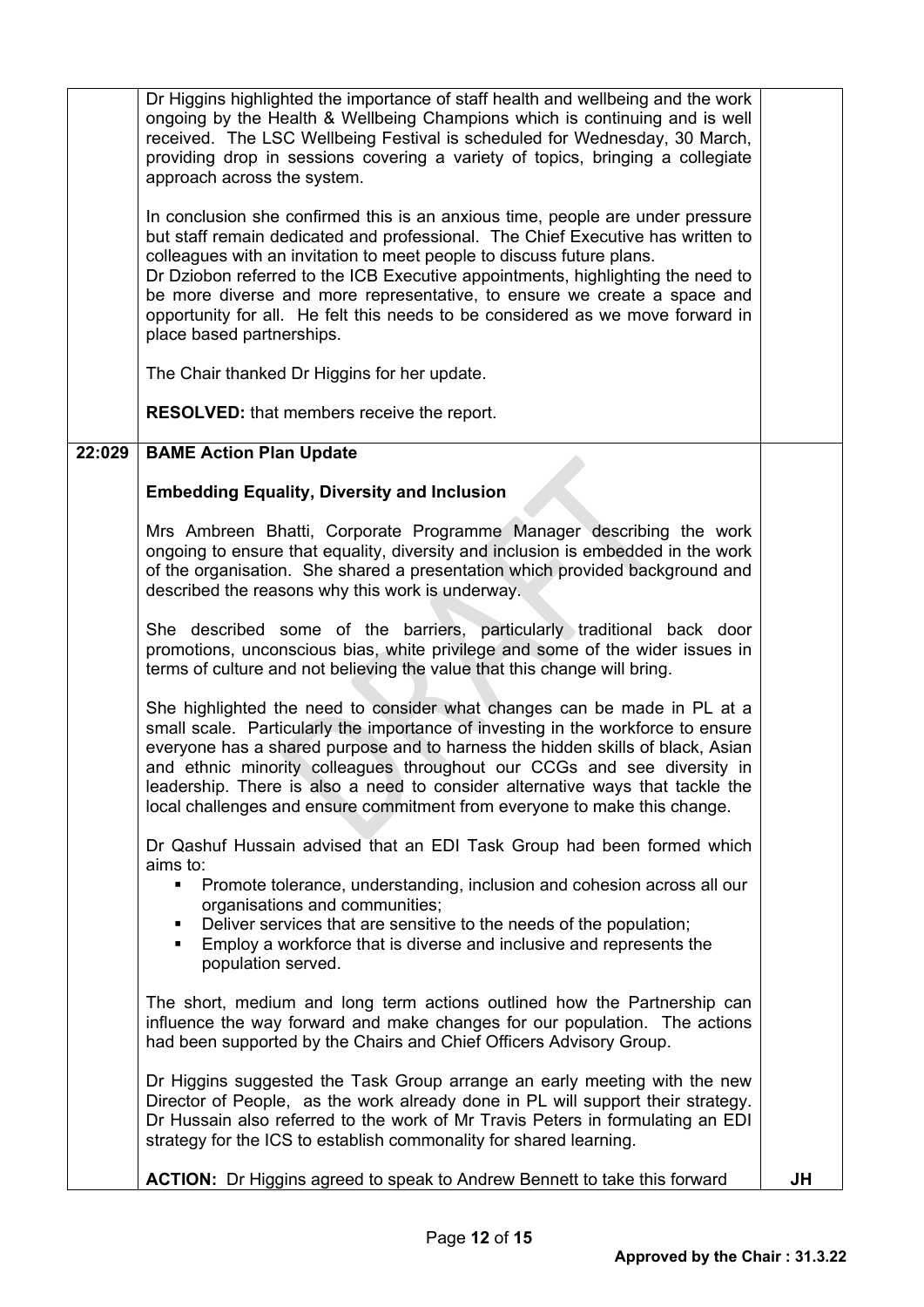|        | Professor Harrison totally supported the strategy, confirming that the local<br>authority are also reviewing their EDI strategies and it would be useful to have a<br>joined up approach across the NHS and LA. The biggest difficulty was the loss                                                                                                                                                                                                                                                                                                                            |  |
|--------|--------------------------------------------------------------------------------------------------------------------------------------------------------------------------------------------------------------------------------------------------------------------------------------------------------------------------------------------------------------------------------------------------------------------------------------------------------------------------------------------------------------------------------------------------------------------------------|--|
|        | of a significant number of staff due to government cuts and difficulties with<br>recruitment. The NHS are now going through a period of expansion and he felt<br>there is an opportunity for some accelerated support. He considered PL have<br>some extremely well qualitied South Asian women, who need help and support<br>to get into health opportunities.                                                                                                                                                                                                                |  |
|        | He also made reference to the Marmot Report which was due to be published<br>and would include a recommendation to reduce health inequalities.<br>He.<br>considered the work done in PL will be part of the solution to address the<br>challenges identified. He asked that Abdul Razaq be involved in this work, as<br>his successor, who was well versed in this area.                                                                                                                                                                                                       |  |
|        | Dr Higgins referred to the Anchor work, pointing out the ICB will have more<br>potential to do some of this work as a bigger employer and Mrs Cross was<br>involved in specific anchor work in Place.                                                                                                                                                                                                                                                                                                                                                                          |  |
|        | Members also received the PL Unconscious Bias Training Report for<br>information.                                                                                                                                                                                                                                                                                                                                                                                                                                                                                              |  |
|        | The Chair confirmed this work was well received by the Chiefs and Chief<br>Officers Advisory Group and he recommended the Unconscious Bias training<br>which was very useful.                                                                                                                                                                                                                                                                                                                                                                                                  |  |
|        | <b>RESOLVED:</b> that Members receive the report and endorse the work ongoing.                                                                                                                                                                                                                                                                                                                                                                                                                                                                                                 |  |
| 22:030 | 2 Hour UCR Update                                                                                                                                                                                                                                                                                                                                                                                                                                                                                                                                                              |  |
|        |                                                                                                                                                                                                                                                                                                                                                                                                                                                                                                                                                                                |  |
|        | The Chair advised that due to time constraints, Mr Walker and Dr Dziobon had<br>left the meeting but had left notes in the chat describing the key aims, as<br>outlined below:                                                                                                                                                                                                                                                                                                                                                                                                 |  |
|        | East Lancashire and Blackburn with Darwen both have Intensive Home<br>Support Services (IHSS), and this is recognised as one of the key health<br>response services for 2-hour UCR. IHSS will also form the foundation of the<br>Pennine Lancashire virtual ward. Historically, each of these services have<br>been commissioned separately and consequently the models of delivery and<br>investment profiles are different. Therefore, as well as delivering the national<br>minimum requirements, ensuring the IHSS offer is equitable across Pennine<br>Lancashire is key. |  |
|        | Executive colleagues from across the CCG, ELHT and LSCFT have agreed<br>an aspiration to deliver the following;                                                                                                                                                                                                                                                                                                                                                                                                                                                                |  |
|        | 1. One IHSS workforce team across Pennine Lancashire, supported by a<br>single skills and competency framework. This will be a patient-centred<br>generic model, which is not limited to disease specific areas e.g. COPD<br>2. One clinical leadership team which the single team report into. Given the<br>acuity of patients that the team will manage, the clinical leadership will<br>be aligned to ELHT. LSCFT clinicians will receive clinical mentorship<br>and skills training through this structure                                                                 |  |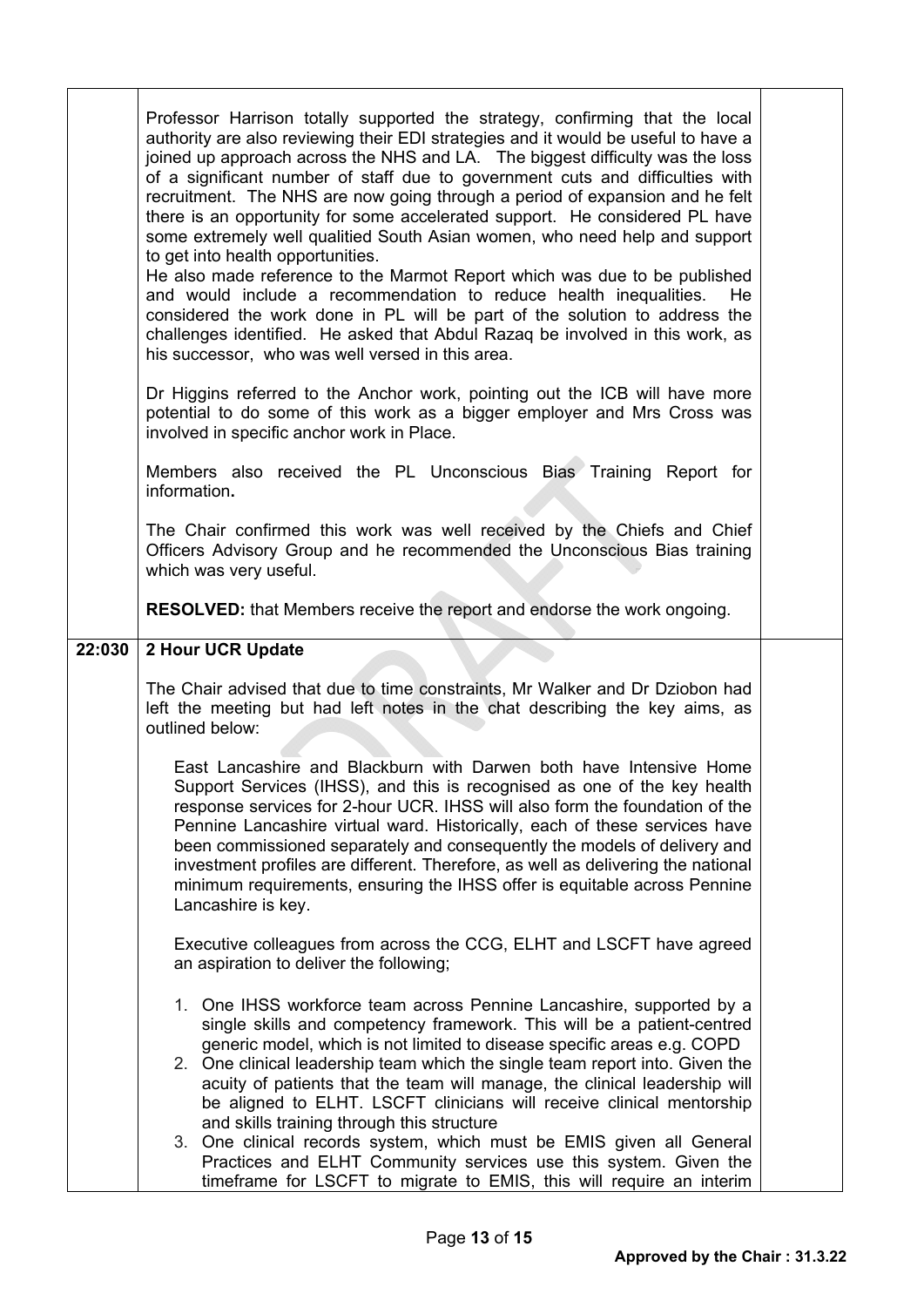|        | solution which may involve LSCFT employed IHSS clinicians using<br>ELHT community EMIS. An interim solution will need to be mobilised in<br>the immediate weeks<br>4. One clinical governance system and accountability framework<br>5. One singular IHSS response with a no wrong door approach. There will<br>be a single development plan for the Pennine Lancashire IHSS team,<br>ensuring that new interventions are available uniformly across Pennine<br>Lancashire and the same opportunities for skills development are<br>available to staff regardless of employer. |    |
|--------|--------------------------------------------------------------------------------------------------------------------------------------------------------------------------------------------------------------------------------------------------------------------------------------------------------------------------------------------------------------------------------------------------------------------------------------------------------------------------------------------------------------------------------------------------------------------------------|----|
|        | Significant progress had been made against workstreams including:                                                                                                                                                                                                                                                                                                                                                                                                                                                                                                              |    |
|        | SPoA via ICAT switched on for all care home, NWAS and ED front door<br>referrals. Next week will see a soft launch for primary care including GP<br>and ELMS<br>On plan for EMIS Community (ELHT host) to be in place by 4th April.                                                                                                                                                                                                                                                                                                                                            |    |
|        | Shared commissioning and provider budget lines, and associated<br>staffing. Circa 60 WTE clinical staff will be in scope of PL IHSS. Further<br>discussions about complex case managers ongoing.<br>Draft single service specification agreed.<br>٠                                                                                                                                                                                                                                                                                                                            |    |
|        | Single skills and competency framework.<br>• Ward 20 (BGH) new estate for ICAT and East Lancashire locality.                                                                                                                                                                                                                                                                                                                                                                                                                                                                   |    |
|        | Both ELHT and LSCFT reporting 2 hour UCR performance and activity<br>٠<br>via national reporting on Community Services Dataset (CSDS)<br>Recruitment to a range of posts to support this development, utilising<br>٠<br>Ageing Well Funding.                                                                                                                                                                                                                                                                                                                                   |    |
|        | The Chair confirmed this is work in progress, with staff working differently than<br>they have in the past.                                                                                                                                                                                                                                                                                                                                                                                                                                                                    |    |
|        | Members were very supportive of this important work which has developed over<br>the last few months and needs to progress, recognising there is a lot of potential<br>for our patients and the workforce, and will go some way to support recruitment<br>issues.                                                                                                                                                                                                                                                                                                               |    |
|        | <b>ACTION:</b> Update to the April meeting.                                                                                                                                                                                                                                                                                                                                                                                                                                                                                                                                    | AW |
|        | <b>RESOLVED:</b> that Members receive the report.                                                                                                                                                                                                                                                                                                                                                                                                                                                                                                                              |    |
| 22:031 | <b>Sub Committee Report</b>                                                                                                                                                                                                                                                                                                                                                                                                                                                                                                                                                    |    |
|        | The report provided members with minutes of the Sub Committees of the<br>Governing Body for receipt, together with Stakeholder Group minutes for<br>information.                                                                                                                                                                                                                                                                                                                                                                                                               |    |
|        | <b>RESOLVED:</b> that Members receive the report.                                                                                                                                                                                                                                                                                                                                                                                                                                                                                                                              |    |
| 22:032 | <b>Any Other Business</b>                                                                                                                                                                                                                                                                                                                                                                                                                                                                                                                                                      |    |
|        | Items for Inclusion on the Risk Register<br>There were no additional items for inclusion on the Corporate Risk Register.                                                                                                                                                                                                                                                                                                                                                                                                                                                       |    |
|        | There was no further business and the meeting closed at 3:07pm.                                                                                                                                                                                                                                                                                                                                                                                                                                                                                                                |    |
| 22:033 | Date & Time of Next Meeting                                                                                                                                                                                                                                                                                                                                                                                                                                                                                                                                                    |    |